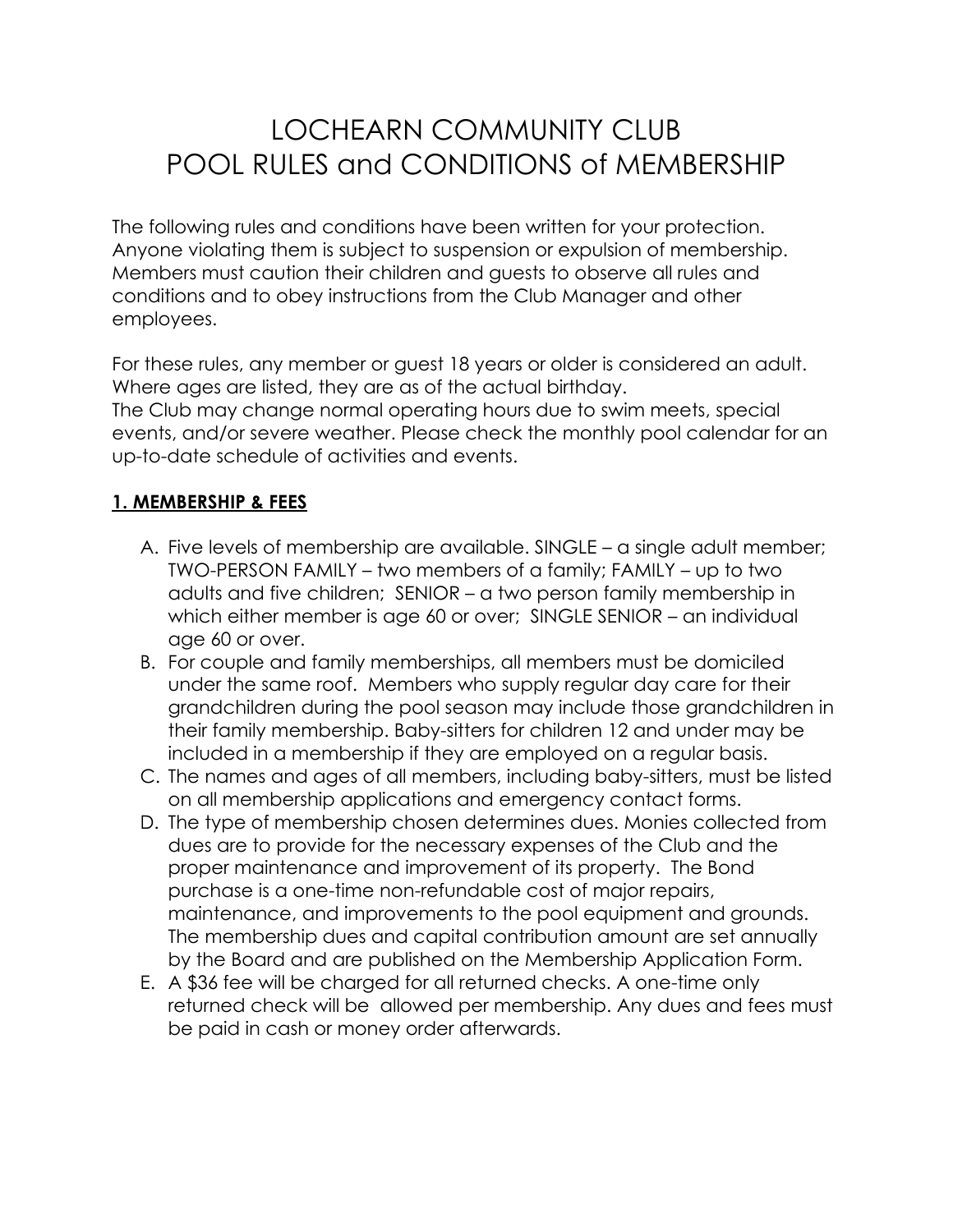#### **2. POOL ADMISSION**

- A. Members must sign-in upon entering the pool premises and wait for verification by staff.
- B. All membership dues and any other fees must be current and paid in full prior to admittance of any member to the Club.
- C. Each member must complete and Emergency Information Sheet. This sheet must be updated annually.
- D. Each member must provide a photo of each person listed on the membership application. The photos will be kept on file.
- E. All members and guests must enter and exit the pool via the front entrance/gate only.
- F. Children under 10 years of age must be accompanied at all times by a responsible person 14 years of age or older. Babysitters must be registered with the pool office under the Emergency Information Sheet.
- G. Members ages 10 through 13 years of age can be admitted without an adult only if they have the written permission of their parent/guardian and have passed the deep well test.
- H. Children under 13 years of age must be accompanied by an adult after 6 p.m.
- I. If a child is not allowed admission to the Club (e.g., because of age or guest requirements), the child's parent or guardian will be contacted. The child will be permitted to wait outside the office until the parent or guardian arrives or gives the Manager instructions for the child.

## **3. GUEST FEES & RULES**

- A. Members must register all guests and pay required fees upon admittance. Failure to report guests and to pay required fees might constitute sufficient reason to revoke membership for the balance of the season without refund of fees.
- B. Guest fees are \$8 Monday-Thursday, \$10 Friday-Sunday, and \$5 after 5:00 daily. There is no guest fee for children aged 3 & under. Each guest must be registered with the office. The fee is the same for swimming guests and Non swimming guests.
- C. A member's child may bring guests only if the child member and the guest are both age 14 and older.
- D. A member must remain on Club premises at all times with their guests.
- E. For a single house guest, a pass for 1 week (7 consecutive days; good for 1 week only) may be obtained from the Manager for a cost of \$35. A family guest pass (up to 4 people) is available for 1 week at the cost of \$125.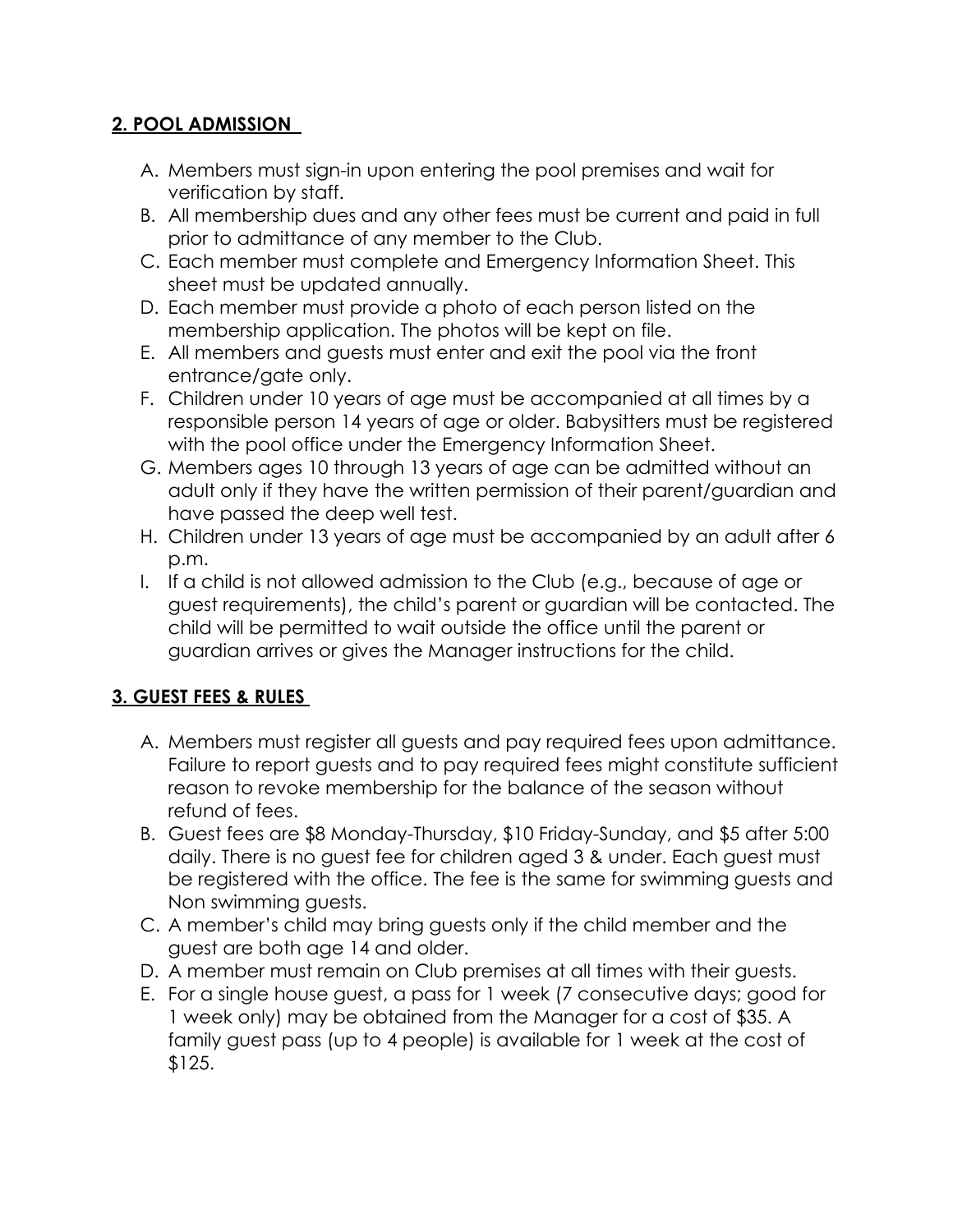- F. If you have a summer houseguest who will be attending the pool for 2 consecutive weeks or more – see the Manager for the applicable costs. Permission will need to be granted by the Board of Directors.
- G. Ten or more guests are considered a party and MUST be booked 2 weeks in advance. Party reservation forms and policies are available from the Manager or can be downloaded from the Club website (www.lochearnpool.com).
- H. GUESTS PASSES CANNOT BE USED FOR PARTIES OF ANY SIZE. NO EXCEPTIONS WILL BE MADE.

# **4. GENERAL POOL RULES & CONDITIONS**

- A. All persons using the pool or pool area do so at their own risk and sole responsibility. Management does not assume responsibility for any injury or accident in connection with such use.
- B. B. Talking to lifeguards while they are on duty (in the guard chairs) is strictly prohibited.
- C. All members and guests are to always follow Manager and staff instructions.
- D. No abusive/profane language or breach of peace will be tolerated at any time. There is a zero-tolerance policy regarding profane language, aggressive or threatening behavior, and/or bullying of any kind by all members and guests regardless of age. All persons using the pool or pool area do so at their own risk and sole responsibility. Management does not assume responsibility for any injury or accident in connection with such use.
- E. Talking to lifeguards while they are on duty (in the guard chair, office, or grounds) is prohibited.
- F. No abusive/profane language or breach of peace will be tolerated at any time. There is a zero-tolerance policy regarding profane language, aggressive or threatening behavior, and/or bullying of any kind by all members and guests regardless of age.
- G. Cellular phone, camera, phone camera, and video camera use is strictly prohibited in the locker room and restroom areas. Anyone found to be in violation of this policy will be prosecuted to the full extent of the law and banned from the facility. This is for each member's protection as cellular phone technology allows individuals to take photographs without consent.
- H. The pool may be closed at any time due to mechanical breakdown, operational difficulties, inclement weather, special Club events or other appropriate circumstances. The decision is at the discretion of the Manager and/or Board of Directors.
- I. If unfavorable weather conditions exist, the pool will be closed at the discretion of the Manager. Lightening or heard thunder will result in the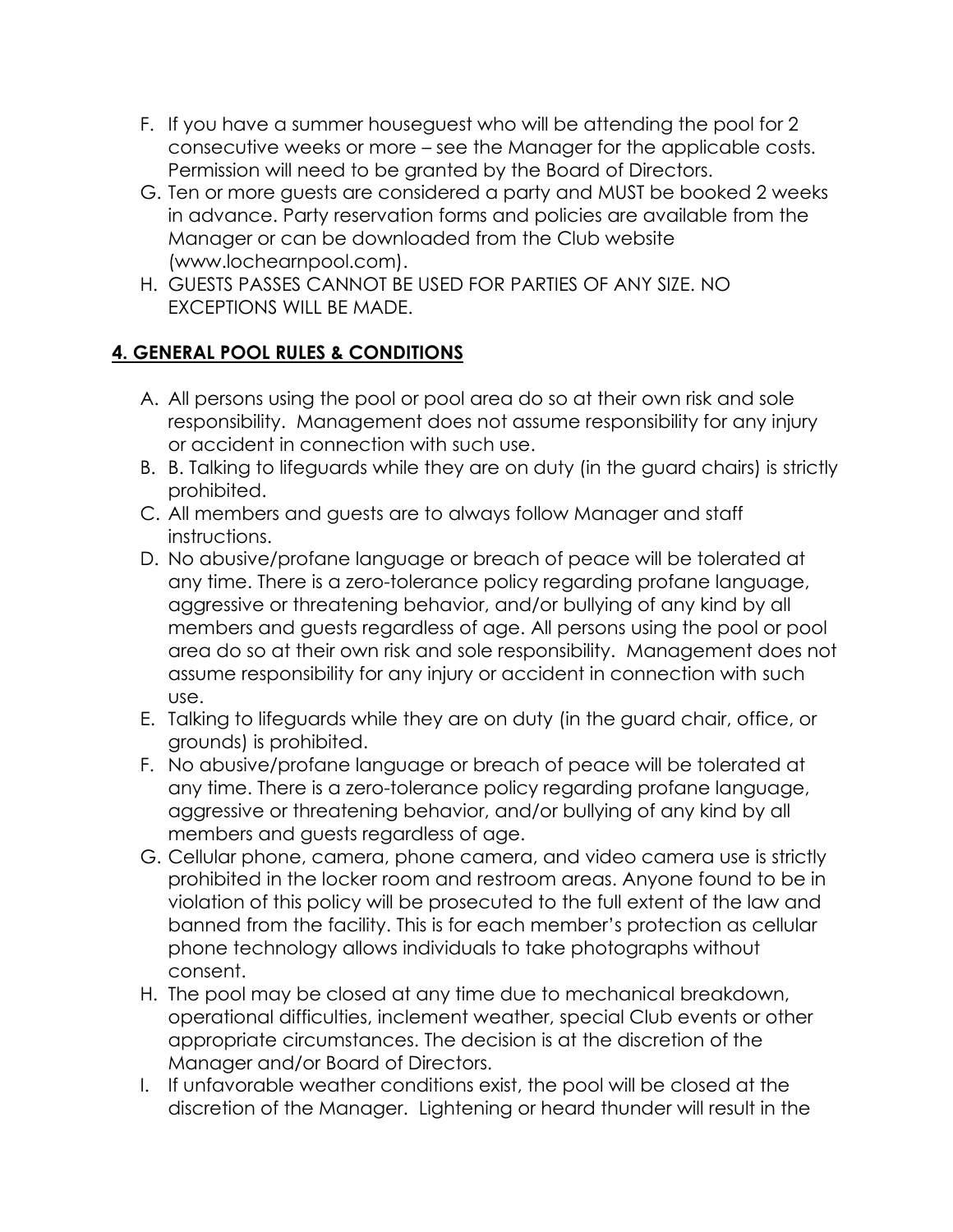water being closed for 30 minutes after seeing the last lightening or hearing the last thunder. All members and guests are asked to remain off the pool deck during this 30 minute period.

- J. Cellular phone, camera, phone camera, and video camera use are strictly prohibited in the locker room and restroom areas. Anyone found to be in violation of this policy will be prosecuted to the full extent of the law and banned from the facility. This is for each member's protection as cellular phone technology allows individuals to take photographs without consent.
- K. The pool may be closed at any time due to mechanical breakdown, operational difficulties, inclement weather, special Club events or other appropriate circumstances. The decision is at the discretion of the Manager and/or Board of Directors.
- L. If unfavorable weather conditions exist, the pool will be closed at the discretion of the Manager. Lightening or heard thunder will result in the water being closed for 30 minutes after seeing the last lightening or hearing the last thunder. All members and guests are asked to remain off the pool deck during this 30-minute period.

#### **5. USE OF THE GROUNDS**

- A. The Club is not responsible for loss or damage to personal property.
- B. The cost of any damage to the Club or its' property will be charged to the responsible Club member.
- C. Drive carefully and park correctly on the Club grounds.
	- a. Designated Handicapped parking spots will be strictly enforced.
	- b. Parking in the Snack Bar area or down the utility drive is permitted only by the Snack Bar operator, Executive Board, and delivery vehicles. It must be kept clear for Emergency vehicles.
- D. NO ALCOHOLIC beverages may be brought into or consumed on Club property. The only exception will be during special events/affairs as announced by the Board of Directors.
- E. NO glass containers of any kind are allowed on Club property.
- F. Loitering is not permitted by members or guests around the office. Only staff and Board Members are permitted in the office.
- G. Unnecessary noise (e.g., loud radios/music players, yelling/screaming) is not allowed on the grounds, except for special events approved by the Board of Directors. It is requested that headphones be used with any music players/devices.
- H. Club tables and chairs in the pavilion area are for the use of people eating and drinking. They are NOT to be used as a gathering spot for personal belongings (towels, clothes, shoes, etc.). Please be considerate of other members and vacate the tables upon completion of your meal. All members and guests are encouraged to utilize the locker rooms.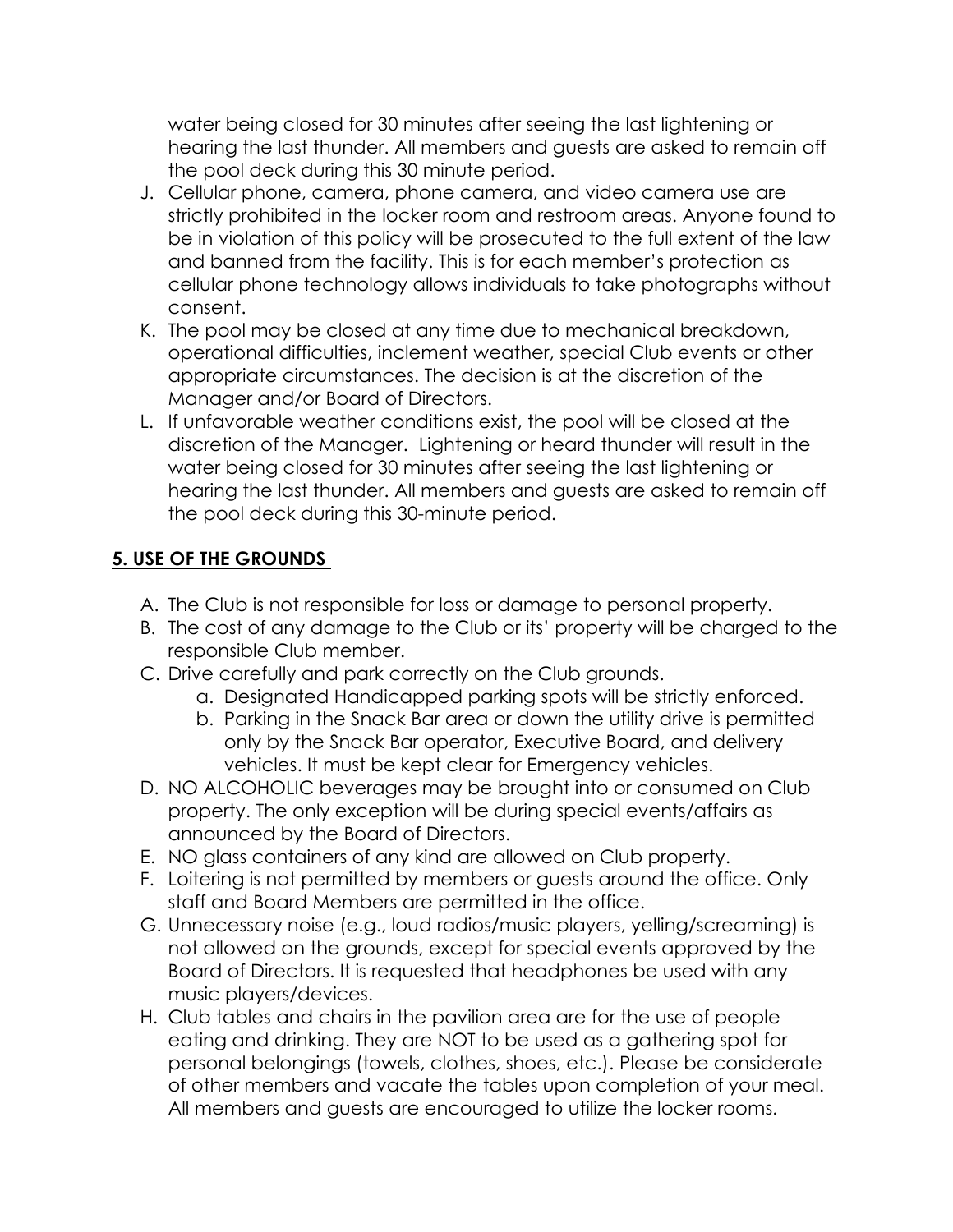- I. Use of the party area must be approved in advance with the Manager. Children must be accompanied by an adult at all times in the area. The party area must be left in the condition found.
- J. Use of the Club phone is permitted for emergency calls only. Absolutely no long-distance calls are permitted unless charged to a calling card or made collect. Phone calls are to be limited to 2 minutes in duration.
- K. Food and drink are not permitted on the pool deck.
- L. Chewing gum is not permitted in the pool area.
- M. Running on the pool deck is prohibited.
- N. Hard balls are prohibited on pool property (lacrosse balls, baseballs, etc.).

## **6. HEALTH REQUIREMENTS**

- A. All persons must shower before entering the pool to remove any debris, sun tan lotion, etc. B. Proper attire must be always worn. No cutoffs or other frayed clothing is allowed in the pool.
- B. Pool use may be refused to anyone for reasons of sickness or injury. This may include, but is not limited to, all persons having an infectious disease, sore or inflamed eyes, colds, nasal or ear discharges, excessive sunburn, open sores, or bandages of any kind.
- C. Expectorating, nose blowing, spouting of water, eliminating of body wastes, and any unhygienic acts in the pool are prohibited.
- D. Infants and children who are not toilet trained must wear swim diapers aka "Little Swimmers/Splashers" while in the main pool or baby pool. It is the parent's responsibility to ensure that the swim diaper is not soiled while the child is in the pool. Cloth diapers and disposable diapers are prohibited as swimming attire.
- E. In the event of vomit, blood, and/or fecal contamination, the pool will be closed in accordance with Health Department regulations.
- F. No pets/animals are allowed in the pool area at any time.
- G. Smoking is NOT permitted within the fenced area of the pool. Smoking is permitted only outside the fenced area at the designated location. Smokers are asked to please use the proper disposal receptacle for their waste.

## **7. BABY POOL, MAIN POOL, & DIVE WELL RULES**

- A. A lifeguard must be on duty and the pool officially declared open before any user is allowed in the water.
- B. No children over the age of 6 are allowed in the baby pool.
- C. Children may use the baby pool only when supervised by an adult or an approved babysitter within the fenced baby pool area.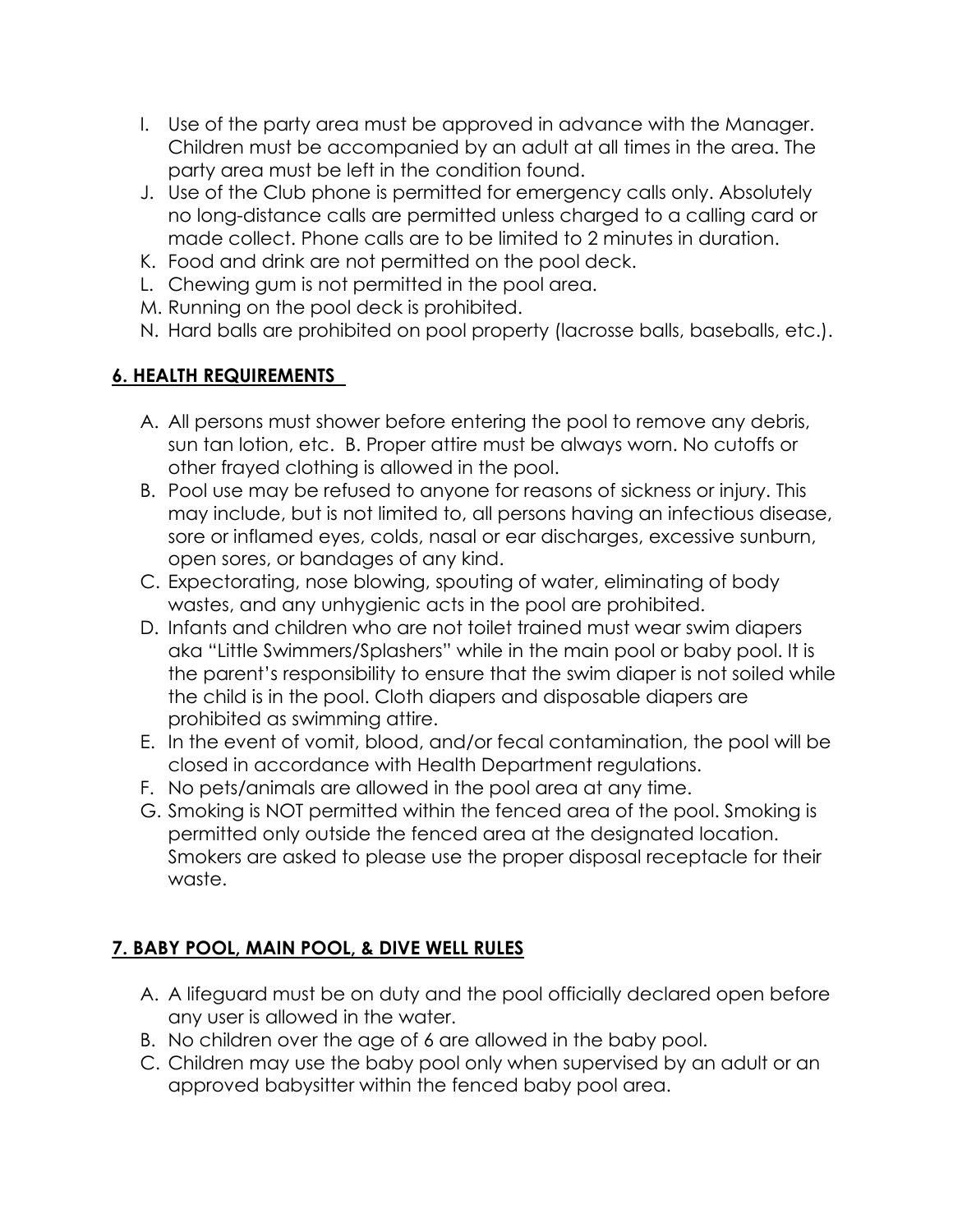- D. A child who has not passed the deep-water swim test but can stand with head and shoulders above the water at the shallow end may swim between the shallow end wall and the 3½ foot marker. An adult must either be in the water with the child or watching from the pool deck adjacent to the child.
- E. Children unable to stand with head and shoulders above the water must be accompanied by an adult in the water at all times.
- F. Children (including guests) must take the deep-water test if they choose to swim beyond the 3½ foot marker. The Manager must administer the test. The test consists of being able to swim 1 length of the pool using an acceptable stroke without stopping, touching the bottom of the pool, or holding onto the walls and treading water for 2 minutes.
- G. Members and guests who have passed the deep-water test must wear a pool issued wristband at all times while in the water.
- H. The outside swim lane will be reserved for lap swimming only. Kickboards are permitted for lap swimming only.
- I. Adult swims will be scheduled on the hour for 15 minutes at the discretion of the Manager. An announcement will be made at the beginning and end of adult swim. Children under the age of 18 are not permitted in the pool area during adult swims and are not to dangle hands or feet in the water at this time. At the discretion of the Manager, children under the age of 18 may be allowed use of the diving area during this time.
- J. Diving is allowed only in the deep well (7 feet and above).
- K. No running off the diving board.
- L. Only one bounce on the diving board.
- M. Only one person is allowed on the diving board at a time.
- N. All divers must exit the water by the ladder adjacent to the diving board.
- O. Dives are at the discretion of the guard on duty and, if deemed unsafe, a member can be told to refrain from performing a dive.
- P. Sponge balls are permitted in the pool. Use of other throwing objects (balls, Frisbees, etc.) may be used with the Manager's permission. None of these objects are to be used on the pool deck, nor in the shallow end of the pool. Crowded conditions may require that these objects be removed from the pool.
- Q. Life preservers, water wings, and/or any other swimming aid designed for young children who are learning to swim are permitted in the shallow (3½ foot) end of the pool only and only of the child is within arm's reach of a supervising adult who must be in the water.
- R. Inflatable water toys, rafts, and floats are prohibited at all times unless specified for a special event.

#### **8. DISIPLANARY ACTIONS**